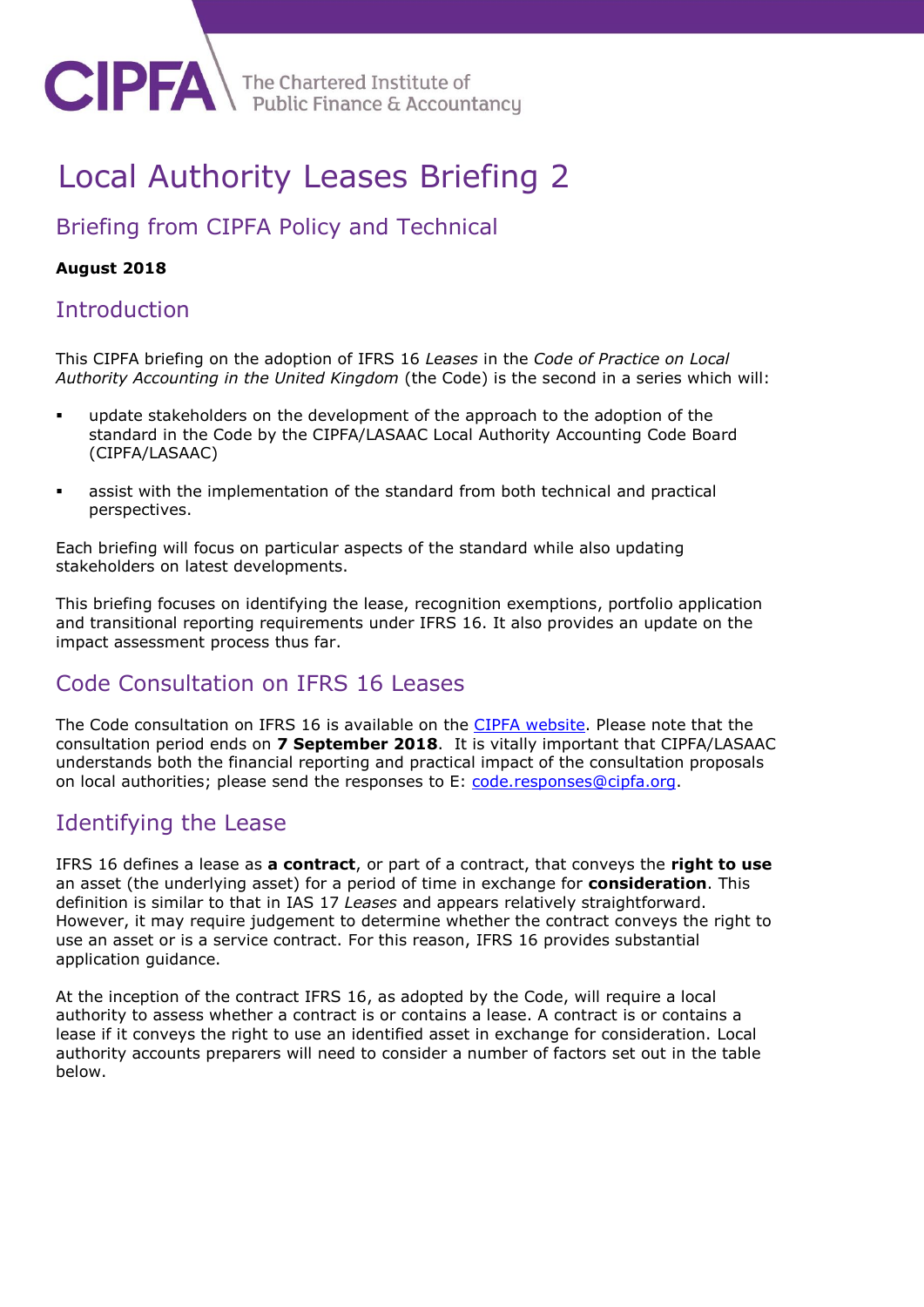#### **Table: Factors to consider in the identification of a lease for local authorities (and whether a contract contains a lease)**

| <b>Issue</b>                                                                                                                                                                  | <b>Discussion</b>                                                                                                                                                                                                                                                                                                                                                                                                                                                                                                                                                                                                                                                                                                                                                                                                                                                                                                                                                                                                                     | <b>Local authority</b><br>considerations/<br>examples                                                                                                                                                                                                                                                                                                                                     |
|-------------------------------------------------------------------------------------------------------------------------------------------------------------------------------|---------------------------------------------------------------------------------------------------------------------------------------------------------------------------------------------------------------------------------------------------------------------------------------------------------------------------------------------------------------------------------------------------------------------------------------------------------------------------------------------------------------------------------------------------------------------------------------------------------------------------------------------------------------------------------------------------------------------------------------------------------------------------------------------------------------------------------------------------------------------------------------------------------------------------------------------------------------------------------------------------------------------------------------|-------------------------------------------------------------------------------------------------------------------------------------------------------------------------------------------------------------------------------------------------------------------------------------------------------------------------------------------------------------------------------------------|
| Whether an<br>identified asset is<br>explicitly or<br>implicitly<br>specified in the<br>contract                                                                              | An identified asset may be specified<br>explicitly (eg by means of a serial<br>number or other form of marking or<br>identification), or <i>implicitly</i> . In this case<br>the asset is not included in the contract<br>but it may be the case that only one<br>asset can deliver the contract<br>specifications.<br>If an asset is neither explicitly nor<br>implicitly specified in a contract, then<br>the contract does not contain a lease.                                                                                                                                                                                                                                                                                                                                                                                                                                                                                                                                                                                    | Local authorities may need<br>to review their outsourcing<br>contracts and consider<br>whether the contracts<br>identify assets either<br>explicitly or implicitly.<br>Typical contracts which may<br>need to be considered are in<br>areas such as finance, IT,<br>the use of data centres,<br>waste management,<br>property and grounds<br>maintenance, fleet and<br>highways vehicles. |
| If an asset is<br>specified in a<br>contract, a local<br>authority needs<br>to determine<br>whether the<br>supplier has a<br>substantive right<br>to substitute that<br>asset | A customer (a local authority) does not<br>have the right to use an identified<br>asset if the supplier has the<br>substantive right to substitute the<br>asset throughout the period of use.<br>Substitution rights are substantive if<br>both the following conditions are met:<br>the supplier has the practical ability<br>п.<br>to substitute the asset (for example,<br>if alternative assets are readily<br>available and the customer cannot<br>prevent the substitution), and<br>the supplier would benefit<br>economically from the substitution (ie<br>the economic benefits of the<br>substitution exceed the costs).<br>If a customer cannot readily determine if<br>the supplier has a substantive right to<br>substitute, it must presume that any<br>such right is not substantive.<br>If the supplier has the substantive<br>right to substitute the asset<br>throughout the period of use, then the<br>customer does not have the right to use<br>an identified asset and the contract does<br>not contain a lease. | Issues relating to suppliers'<br>ability to substitute may<br>arise where local authorities<br>lease fleet items.<br>An example of a supplier<br>benefitting economically<br>would be when it can<br>substitute a refuse truck at<br>little or no cost and can<br>lease the replaced assets to<br>another customer for an<br>economic consideration.                                      |
| <b>Whether the</b><br>asset specified in<br>a contract is<br>physically distinct                                                                                              | A capacity portion of an asset is an<br>identified asset if it is physically<br>distinct (for example, a floor of a<br>building).<br>A capacity or a portion of an asset that<br>is not distinct is not an identified asset<br>(for example, a capacity portion of a                                                                                                                                                                                                                                                                                                                                                                                                                                                                                                                                                                                                                                                                                                                                                                  | Local authority examples of<br>contracts where the issue of<br>capacity portion may need<br>to be considered include the<br>use of buildings, or parts of<br>buildings and use of fibre<br>optic cables.                                                                                                                                                                                  |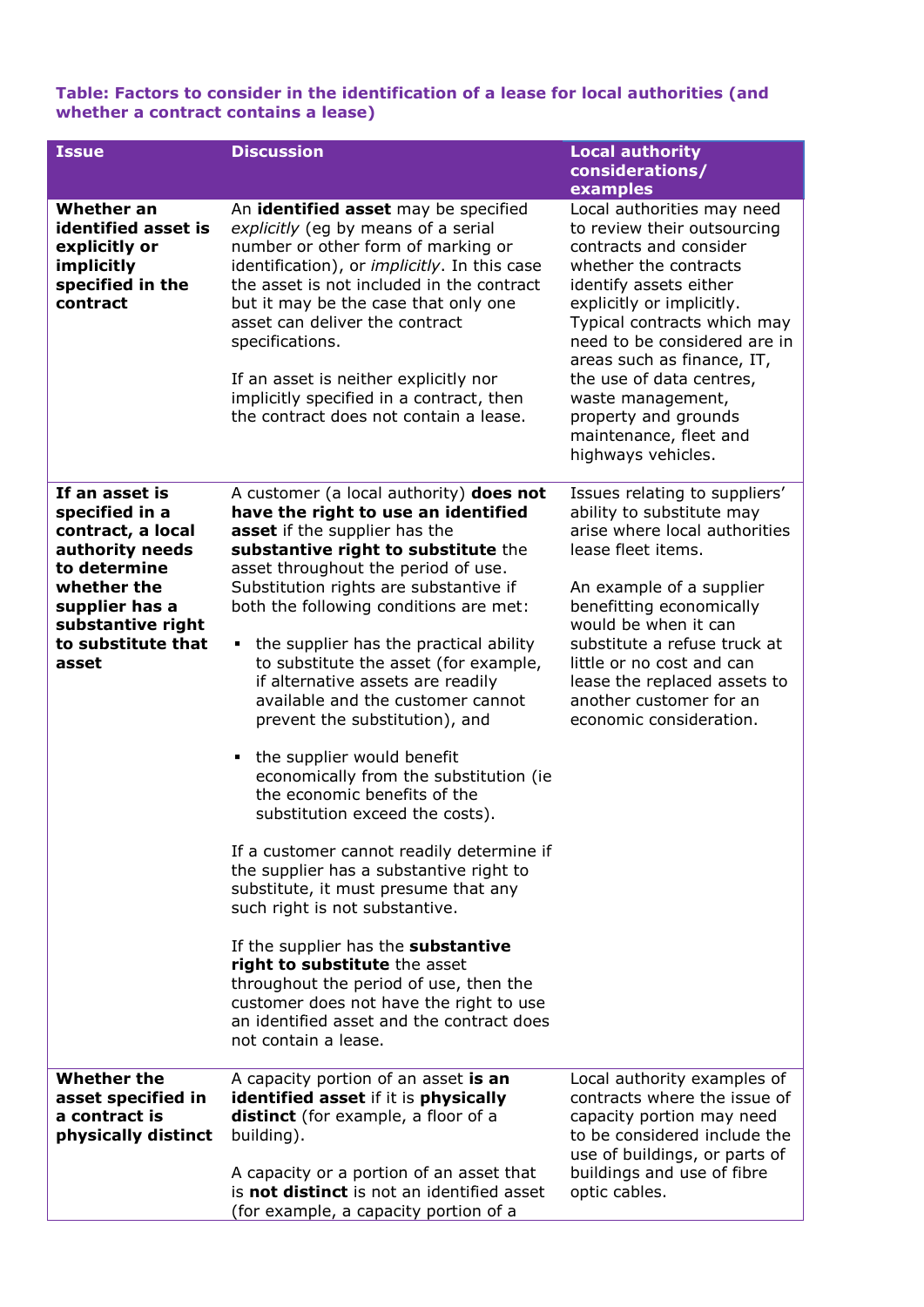| <b>Issue</b>                                                                                                                                                                                                              | <b>Discussion</b>                                                                                                                                                                                                                       | <b>Local authority</b><br>considerations/<br>examples                                                                                                                                                                                                                                                                                                                                                                           |
|---------------------------------------------------------------------------------------------------------------------------------------------------------------------------------------------------------------------------|-----------------------------------------------------------------------------------------------------------------------------------------------------------------------------------------------------------------------------------------|---------------------------------------------------------------------------------------------------------------------------------------------------------------------------------------------------------------------------------------------------------------------------------------------------------------------------------------------------------------------------------------------------------------------------------|
|                                                                                                                                                                                                                           | fibre optic cable) unless it represents<br>substantially all of the capacity of the<br>asset.<br>If a capacity portion of an asset is                                                                                                   |                                                                                                                                                                                                                                                                                                                                                                                                                                 |
|                                                                                                                                                                                                                           | distinct, a contract will include an<br>identified asset and may contain a lease,<br>subject to the other criteria in this table.                                                                                                       |                                                                                                                                                                                                                                                                                                                                                                                                                                 |
| <b>Whether the</b><br>customer (a local<br>authority) has the<br>right to obtain<br>substantially all<br>of the economic<br>benefits and<br>service potential<br>from use of the<br>asset throughout<br>the period of use | A contract is, or contains, a lease if the<br>contract conveys the right to control<br>the use of an identified asset for a<br>period of time in exchange for<br>consideration.                                                         | Note that the Code includes<br>reference to controlling<br>service potential as well as<br>economic benefits to reflect<br>the different economic<br>substance of resource<br>utilisation on the use of<br>assets by local authorities.<br>Therefore local authorities<br>use assets in this case as<br>lessees <i>primarily</i> (though<br>not exclusively) for the<br>provision of services rather<br>than income generation. |
|                                                                                                                                                                                                                           | To control the use of an identified<br>asset, a customer must have the right to<br>obtain substantially all the economic<br>benefits and/or service potential from<br>the use of the asset throughout the<br>period of use.             |                                                                                                                                                                                                                                                                                                                                                                                                                                 |
|                                                                                                                                                                                                                           | Where the customer has the right to<br>control the use of the asset, the contract<br>may include a lease subject to whether<br>it has a right to direct the use of the<br>asset (see the next row of this table).                       |                                                                                                                                                                                                                                                                                                                                                                                                                                 |
| <b>Whether the</b><br>customer (a local<br>authority) has the<br>right to direct the<br>use of the asset<br>throughout the<br>period of use.                                                                              | A customer has the right to direct the<br>use of an identified asset throughout the<br>period of use if:<br>• the customer has the right to direct<br>how and for what purpose the<br>asset is used throughout the period<br>of use, or | Rights to control the<br>identified asset for local<br>authorities will be the most<br>relevant decision-making<br>rights, for example, whether<br>the authority can specify<br>how, when and where to<br>change the outputs of a<br>contract.                                                                                                                                                                                  |
|                                                                                                                                                                                                                           | the relevant decisions about how and<br>٠<br>for what purpose the asset is used<br>are predetermined, and                                                                                                                               | If an authority has a<br>contract for the use of<br>refuse trucks, relevant<br>factors will include whether<br>the authority decides when<br>the trucks are used, the<br>frequency of collection, what<br>items are collected by each<br>type of vehicle etc.                                                                                                                                                                   |
|                                                                                                                                                                                                                           | - the customer has the right to<br>operate the asset throughout<br>the period of use, without the<br>supplier having the right to change<br>those operating instructions, or                                                            |                                                                                                                                                                                                                                                                                                                                                                                                                                 |
|                                                                                                                                                                                                                           | - the customer <b>designed the asset</b><br>(or specific aspects of the asset) in<br>a way that predetermines how<br>and for what purpose the asset<br>will be used throughout the period<br>of use.                                    |                                                                                                                                                                                                                                                                                                                                                                                                                                 |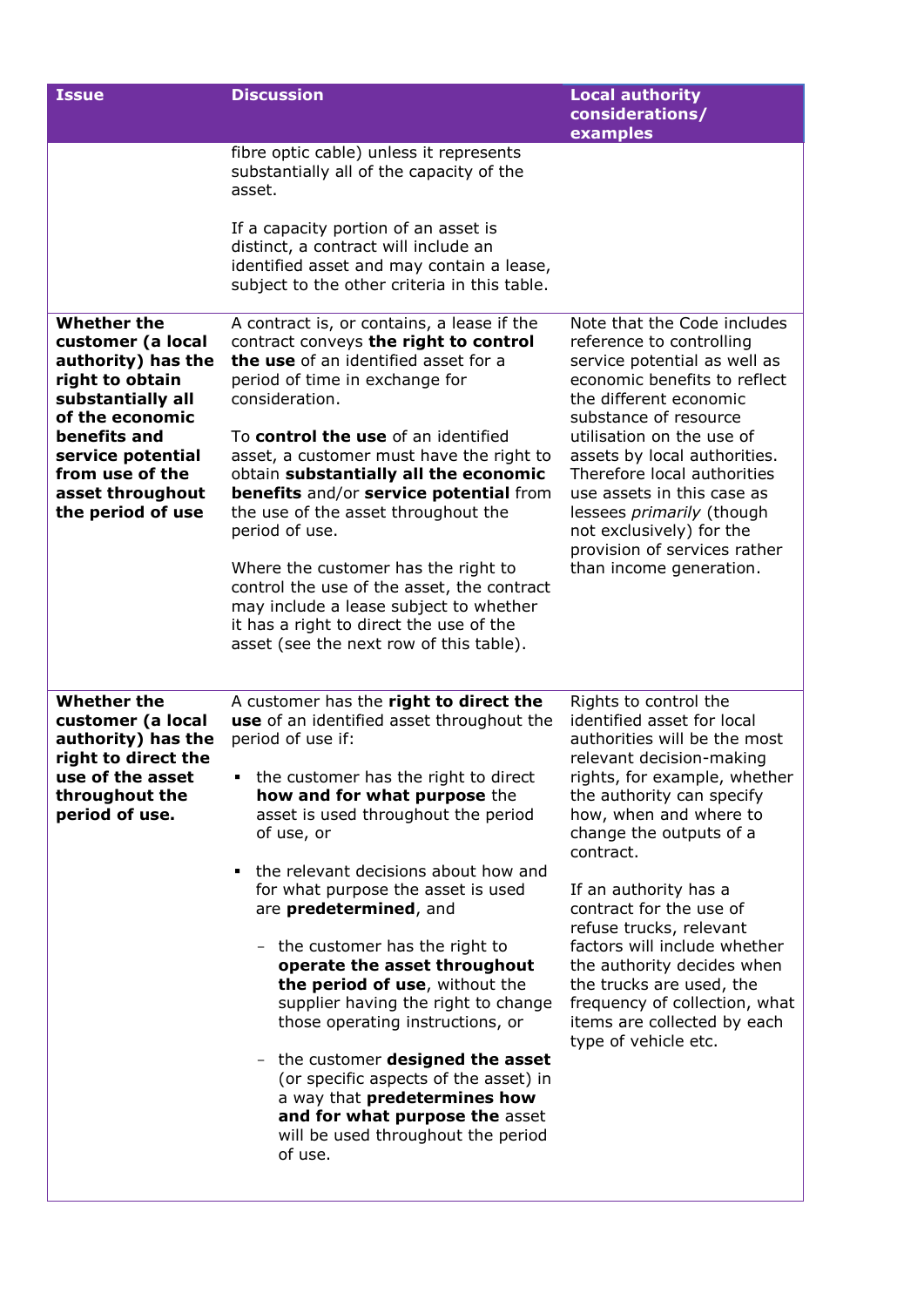# Recognition Exemptions

IFRS 16 provides two major recognition and measurement exemptions as practical expedients and to reduce the reporting burden on entities. Under IFRS 16 both exemptions are optional. If these exemptions are applied the accounting treatment is similar to the current treatment for operating leases, ie lease payments are charged on a straight line basis unless another systematic basis is more representative of the economic effect of the lease benefit. There are two forms of exemption: **short-term leases** and **low value leases**.

#### **Short-term leases**

Short-term leases are defined as leases that, at the commencement date, have a lease term of 12 months or less. A lease that contains a purchase option is not a short-term lease. The lease term also includes periods covered by an option to extend or an option to terminate if the lessee is reasonably certain to exercise the extension option or not exercise the termination option. CIPFA/LASAAC proposes to mandate this option as it considers that local authorities will normally make this accounting policy choice, and therefore is of the view that this will reduce the reporting burden on local authorities. This is also the approach taken by HM Treasury in the consultation on the approach to the adoption of IFRS 16 in the Government's Financial Reporting Manual (FReM).

#### **Low value leases**

IFRS 16 includes an exemption for leases where the underlying asset is of low value. IFRS 16 does not provide a definition or a threshold for low value leases. It confirms that the assessment of the value of the asset is based on the asset when it is new and on an absolute basis, ie this is regardless of the volume of transactions of a particular asset. The Basis of Conclusions for the standard, paragraph BC100, sets out that the IASB "had in mind leases of underlying assets with a value, when new, in the order of magnitude of US \$5,000 or less". Importantly the IASB included this commentary as a part of the Basis of Conclusions which is not a part of the standard.

The application guidance in IFRS 16 provides examples of what might typically be low value assets including laptops, tablet computers and small items such as office furniture and telephones. It also comments that leases of cars would not qualify as leases of low-value assets because a new car would typically not be of low value.

IFRS 16 also sets out that leases of low value apply regardless of whether the leases are material to the lessee. The election for leases for which the underlying asset is of low value can be made on a lease-by-lease basis.

A number of respondents to the early consultation on the Code's adoption of IFRS 16 raised the issue of materiality and use of the de minimis. IFRS 16 is clear that the assessment of which assets qualify is to be made regardless of whether the lease is material to the particular lessee. The CIPFA/LASAAC sub-group that produced the early drafts of the consultation papers considered this in some detail. It is the view of CIPFA/LASAAC that it would subsequently be a decision for the authority on how it applied materiality and any de minimis to right-of-use asset recognition. This decision should be no different from other de minimis decisions made by local authorities.

## Portfolio Application

The requirements for IFRS 16 are applied to individual leases. However, the application guidance includes a practical expedient to allow the standard to be applied to a portfolio of leases with similar characteristics for both lessees and lessors. This is provided that it is reasonably expected that effects on the financial statements of using the practical expedient will not differ materially from applying IFRS 16 to individual leases in that portfolio.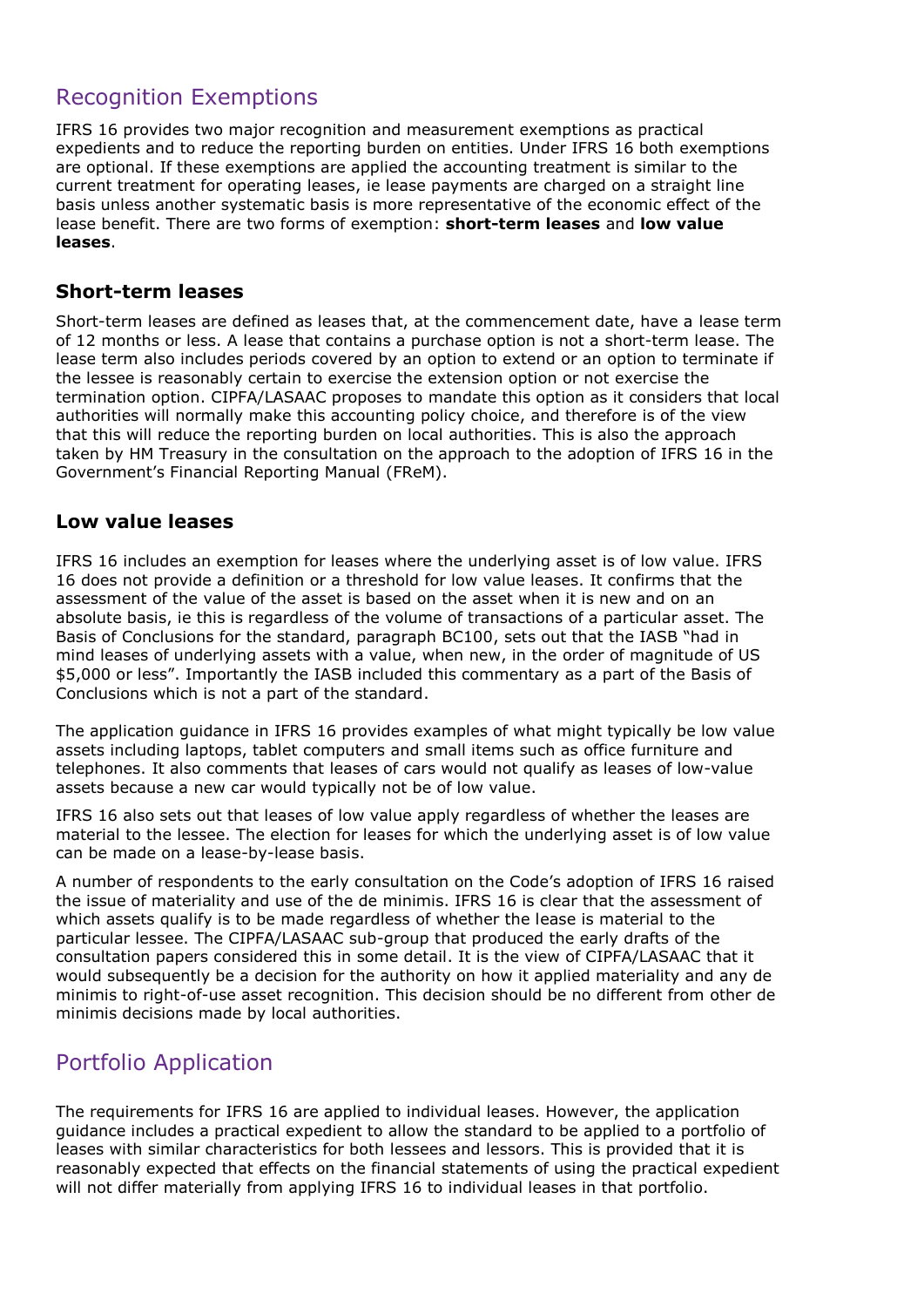# Transitional Reporting Requirements

IFRS 16 as adopted by the Code will have an effective date of 1 April 2019. This will therefore be the date of initial application. The following paragraphs describe the main issues relating to transition, but the full transitional requirements including disclosures will need to be considered carefully by those preparing local authority accounts.

#### **Definition of a lease on transition**

IFRS 16 includes a practical expedient on transition. Under this practical expedient an entity is not required to reassess whether a contract is, or contains, a lease at the date of initial application. Instead, the entity is permitted (in an approach often described as 'grandfathering'):

- to apply IFRS 16 to contracts that were previously identified as leases applying IAS 17 and IFRIC 4 *Determining Whether an Arrangement Contains a Lease*
- not to apply IFRS 16 to contracts that were not previously identified as containing a lease applying IAS 17 and IFRIC 4.

If an entity applies the practical expedient it is required to apply it to all of its contracts and is also required to disclose that fact.

CIPFA/LASAAC proposes mandating the use of this practical expedient to reduce the reporting burden on local authorities (although it is considered that this is the approach that local authorities would normally adopt). This approach is also consistent with the proposed approach in the FReM consultation. This practical expedient very substantially reduces the resource burden on implementation, for example, it would mean that there is no requirement to review the authority's decisions using the table above on transition. However, CIPFA would recommend that as a part of their preparations for the adoption of the standard, local authorities carry out some review of their decisions under both IAS 17 and importantly IFRIC 4 to ensure that they are content with them as of 1 April 2019.

### **Retrospective application**

IFRS 16 offers two approaches on transition to adopt the standard:

- 1. retrospectively with full retrospective restatement
- 2. retrospectively with the cumulative effect of initially applying the standard recognised at the date of initial application (for local authorities this is 1 April 2019) as an adjustment to reserves – preceding year information is not restated.

The cumulative catch-up approach provided by the second option is also accompanied by a number of practical expedients on transition discussed below. The approach chosen by an entity has to be applied to the entire lease portfolio. CIPFA/LASAAC, following its approach to previous standards and mindful of the reporting burden, proposes mandating the cumulative catch-up approach for local authorities.

#### **Practical expedients under the cumulative catch-up approach**

#### *Measurement of the right-of-use asset on transition*

A lessee is permitted to choose on a lease-by-lease basis to measure the right-of-use asset that was previously held under an operating lease in one of two ways, ie measured at:

1. its carrying amount, as if the IFRS 16 had been applied since the commencement date, but discounted using the lessee's incremental borrowing rate at the date of initial application (for local authorities this is 1 April 2019), or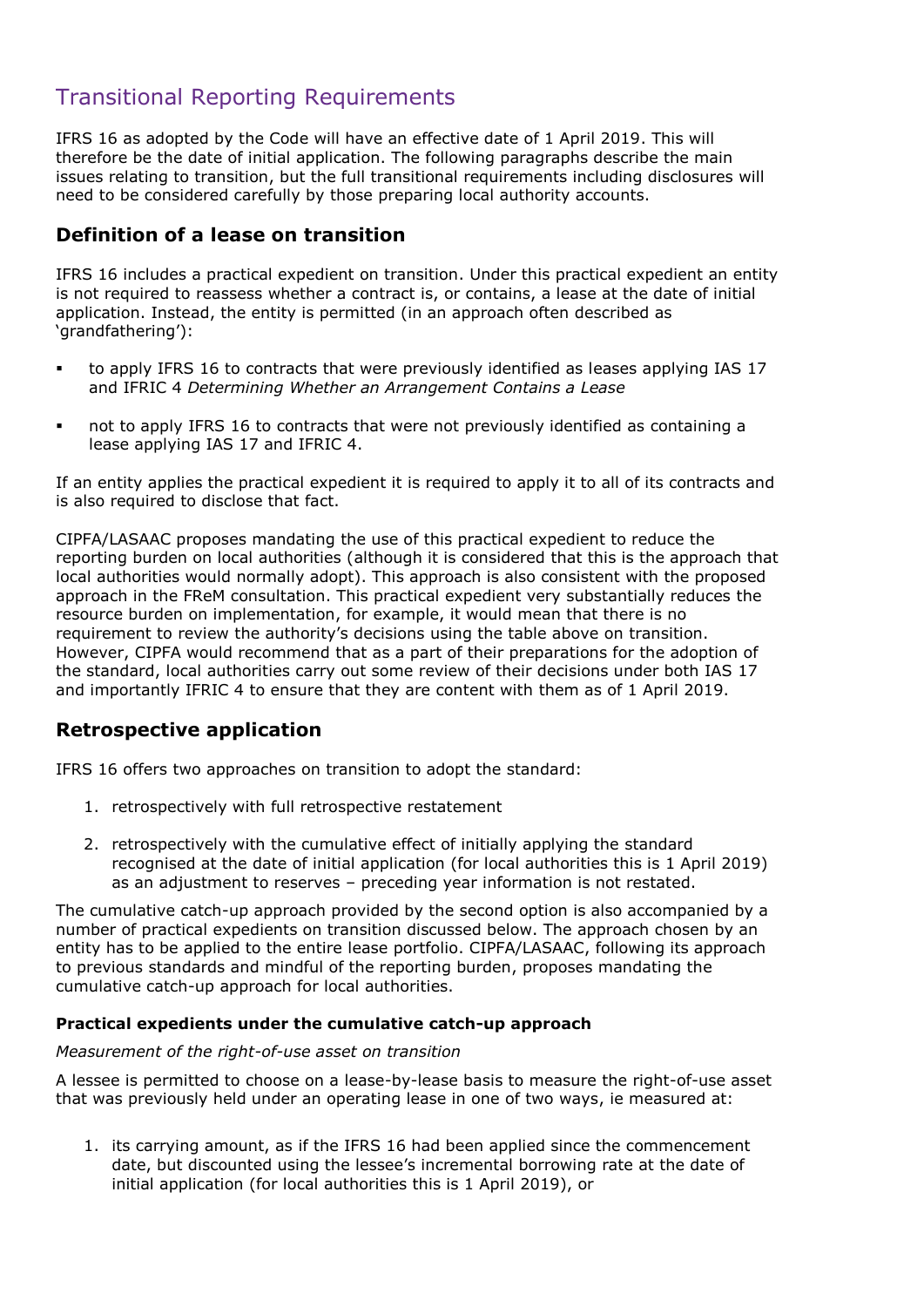2. an amount equal to the lease liability adjusted by the amount of any prepaid or accrued lease payments relating to that lease recognised in the balance sheet before the date of initial application.

CIPFA/LASAAC proposes mandating the second option as it is easier on a cost/benefit basis to estimate this measurement and is likely to be more transparent. This approach is also consistent with the proposed approach in the FReM.

#### *Other practical expedients under the cumulative catch-up approach*

There are also a number of practical expedients under the cumulative catch-up retrospective approach to transition. A lessee:

- **is not required to make any adjustments on transition for leases for which the underlying asset is of low value**
- may apply a single discount rate to a portfolio of leases with reasonably similar characteristics
- may use hindsight, such as in determining the lease term this practical expedient removes the need to reconstruct an authority's initial assessment of the lease term including how lease options might be exercised
- may rely on the authority's assessment of whether leases are onerous, applying IAS 37 *Provisions, Contingent Liabilities and Contingent Assets* immediately before the date of initial application as an alternative to performing an impairment review – this practical expedient will allow the right-of-use asset to be adjusted by any amount assessed as an onerous provision before 1 April 2019
- **may account for leases for which the lease term ends within 12 months of the date of initial application as short-term leases**
- may exclude initial direct costs from the measurement of the right-of-use asset at the date of initial application.

CIPFA/LASAAC proposes mandating the two practical expedients in bold in the list above as it is of the view that this will reduce the reporting burden and is consistent with its other proposals for short-term leases. This is consistent with the HM Treasury proposals in the FReM. However, unlike the FReM, CIPFA/LASAAC has not mandated the use of hindsight as it is of the view that local authorities are best placed to take that decision. CIPFA/LASAAC would welcome feedback on this issue.

### Impact Assessment

CIPFA is undertaking an impact assessment to support CIPFA/LASAAC in its deliberations on the adoption of IFRS 16 and evaluate the impact on local authorities. A substantial part of the impact assessment is to seek information from volunteer local authorities and other bodies that adopt the Code. The objective is to gather evidence on the anticipated financial reporting issues, including transition and the practical and financial management issues which will arise. The impact assessment work is being undertaken alongside, and in addition to, the formal CIPFA/LASAAC consultation.

To ensure that the full range of circumstances and situations is considered, CIPFA is currently liaising with, and supporting, one organisation of each of the following types:

- English county councils
- English district councils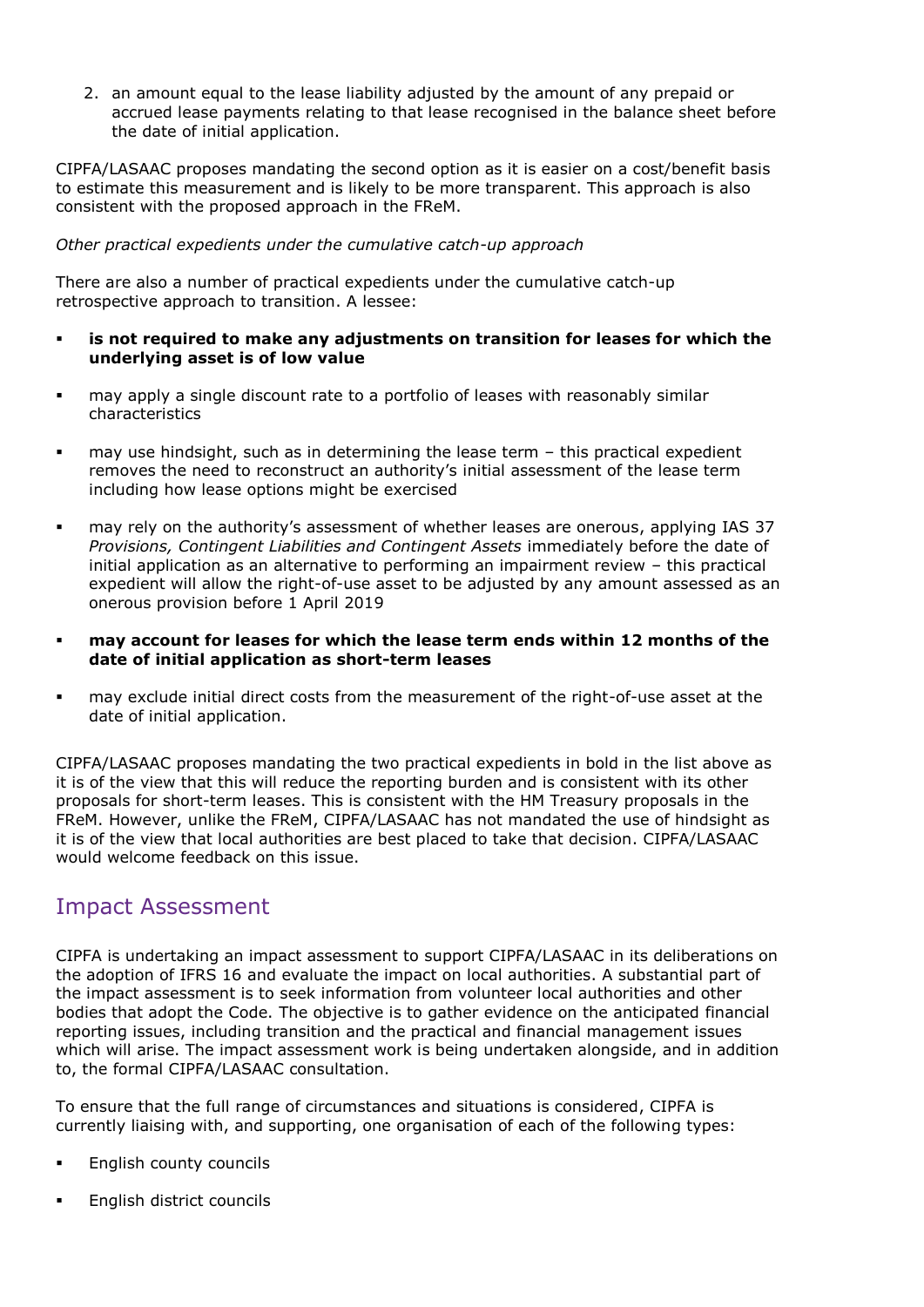- **English fire and rescue services**
- English police forces
- English metropolitan borough councils
- London borough councils
- Northern Ireland councils
- Scottish councils
- Welsh councils.

CIPFA greatly appreciates the participation of the volunteer organisations and the staff involved. Each organisation is being requested to provide evidence relating to the implementation of the proposals, particularly in the following areas:

- baseline information leases and service concessions arrangements at 31 March 2018
- identification of leases under IFRS 16, including the recognition exemptions
- initial recognition and measurement
- subsequent measurement
- the application of the practical expedients in the standard
- group accounts reporting
- the disclosure framework under the standard
- the measurement of the service concession arrangement liability
- the practical application issues including both the costs and benefits of adopting IFRS 16
- the capital financing implications.

In addition, the impact assessment will include insight from other external stakeholders including the audit community.

### Other Useful Sources of Information

Information on implementation of the standard will be available by means of the CIPFA/LASAAC pages of the CIPFA website.

The IASB also includes substantial educational information on the implementation of the standard on its [website.](https://www.ifrs.org/supporting-implementation/supporting-materials-by-ifrs-standard/ifrs-16/)

### Further Briefings and Other Support

Future briefings to support the implementation of the new standard will complement other forms of communication, such as CIPFA bulletins and Technical Enquiry Service FAQs. Local [Authority Leases Briefing 1](file:///C:/Users/SarahS/Downloads/Local_Authority_Leasing_Briefing_Number_1_For_Issue%20(1).pdf) is available on the CIPFA website. The briefings are likely to cover the following topics: issues for lessor accounting, discount rates, concessionary leases, the disclosure framework, measurement of the service concession arrangement liability, more on the practical issues relating to adoption, updates on the impact assessment, and any other areas where we feel a briefing would be beneficial. If you have